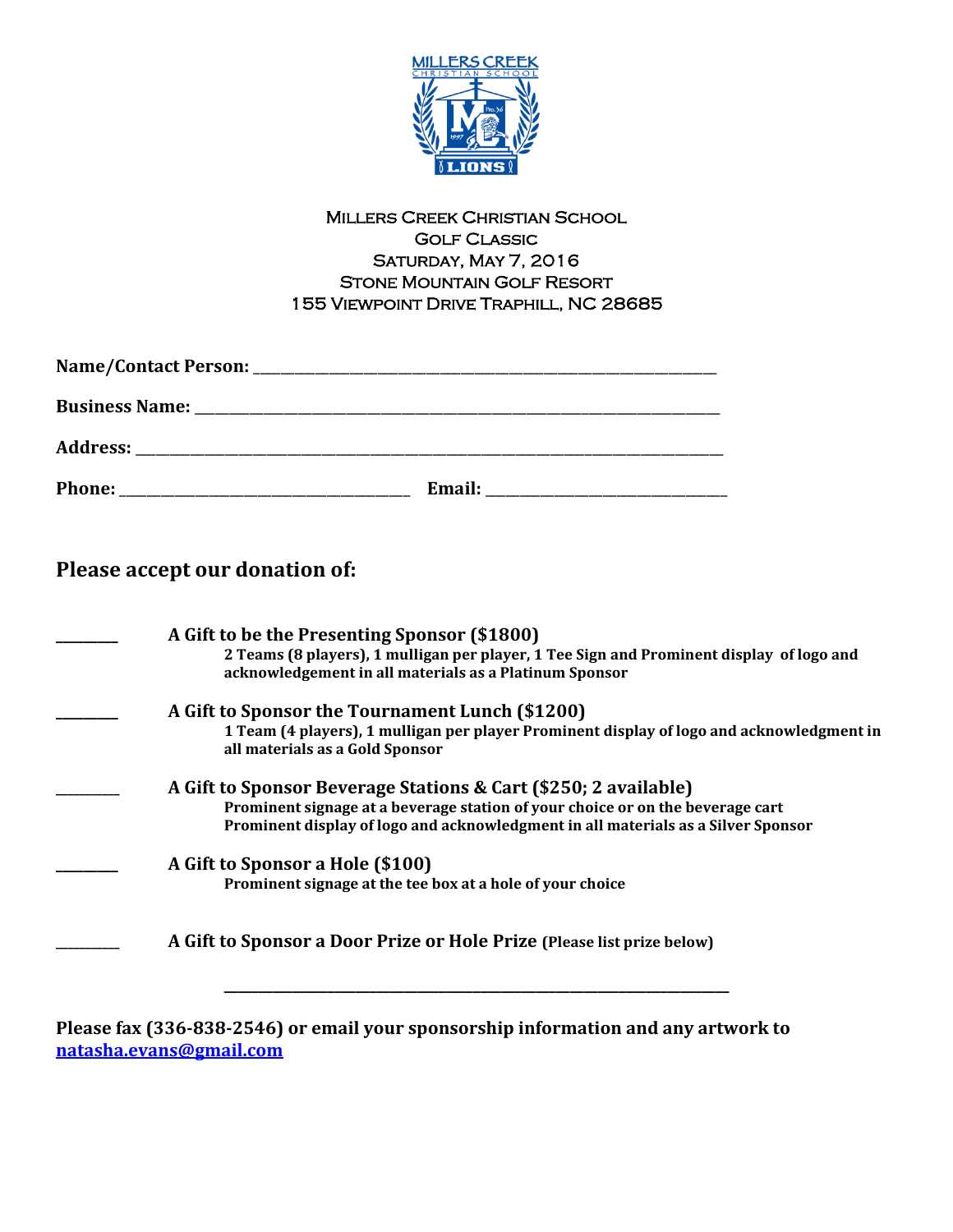# **Please reserve our team to play (\$200 per team, Captain's Choice):**

| <b>List Team Members</b>                 |                                                                       |
|------------------------------------------|-----------------------------------------------------------------------|
| <b>Team Captain &amp; Contact Number</b> |                                                                       |
| Player #2                                |                                                                       |
| Player #3                                |                                                                       |
| Player #4                                |                                                                       |
| Mulligans \$5 each (4 allowed per team)  | Drive from the Ladies Tee \$5 (4 allowed per team)<br>*no prize holes |

**Please mail your entry form to:**

**Millers Creek Christian School Attn: Natasha Evans PO Box559 Millers Creek, NC 28651**

**Or Fax to (336) 838-2546**